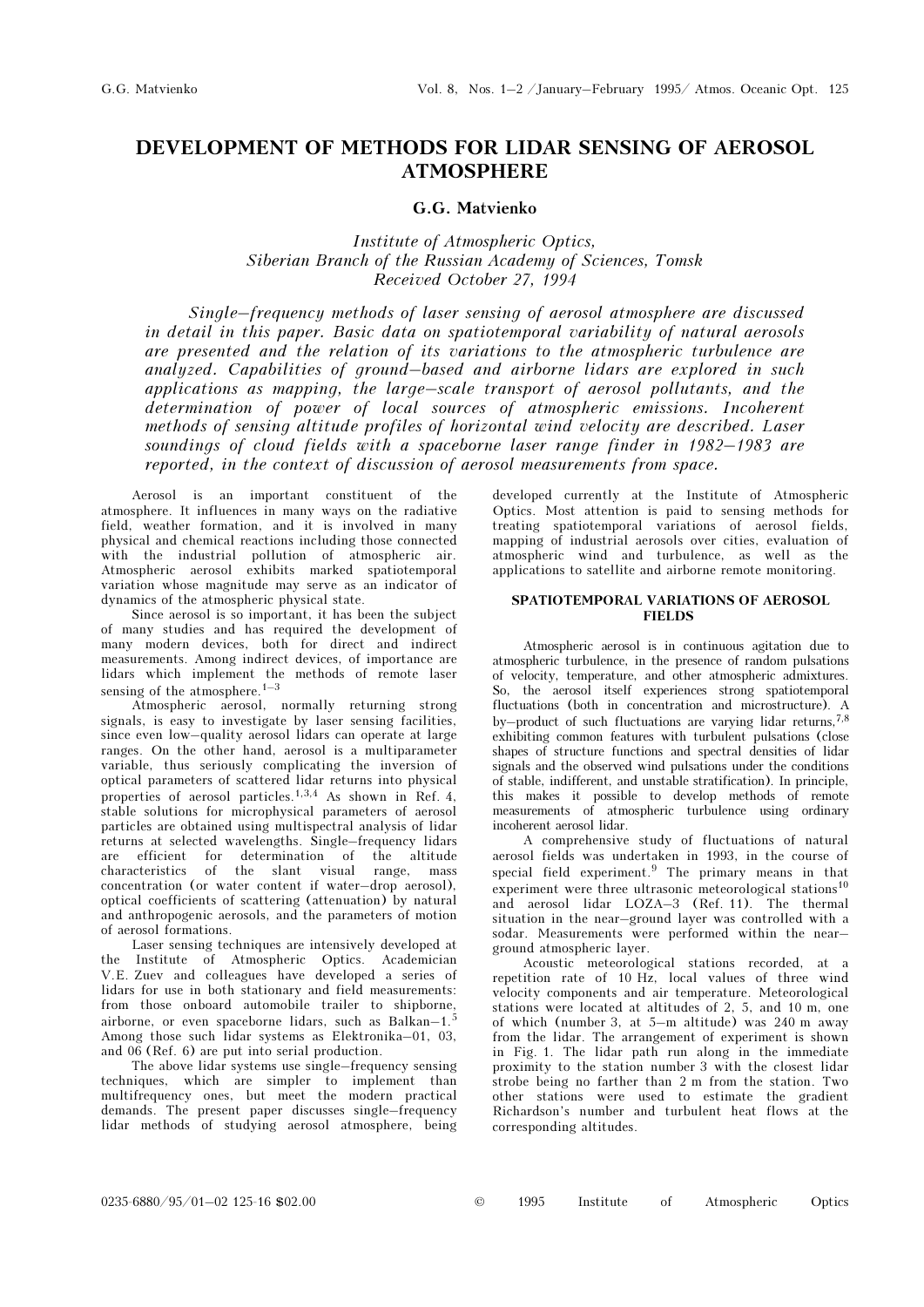

FIG. 1. Scheme of the laser–acoustic experiment to study atmospheric aerosol.

In the course of the experiment 50 measurements have been carried out each of 17 min continuous record. The number of points in a series was 2048. The discretization frequency in a recording was 2 Hz. Total number of degrees of freedom in estimation of the spectra approached 30. They ensured no worse than 18% accuracy of autospectrum estimates.

The synchronous measurements have allowed us to calculate various auto– and cross–correlations as well as auto– and cross–spectra. Now we present several plots of measurement series No. 10 made on July 27, 1993 at 12:00 of local time.<sup>12</sup> Figure 2 shows the autocorrelation of lidar signal and the cross–correlation function of the same signal with tangent component of wind velocity. Figure 3 shows autospectra of tangent velocity and lidar signal, together with their functions of coherence and phase. From the figures we see that the frequency spectrum contains section with a 5/3 slope in accordance with Kolmogorov–Obukhov power law.



FIG. 2. Autocorrelation function of lidar signal (1) and cross–correlation function of the same signal with tangent wind velocity component (2), both normalized to the variance and multiplied by 100.



FIG. 3. Normalized autospectra of tangent wind velocity (a) and lidar signal (b), and the functions of coherence (c) and phase (d).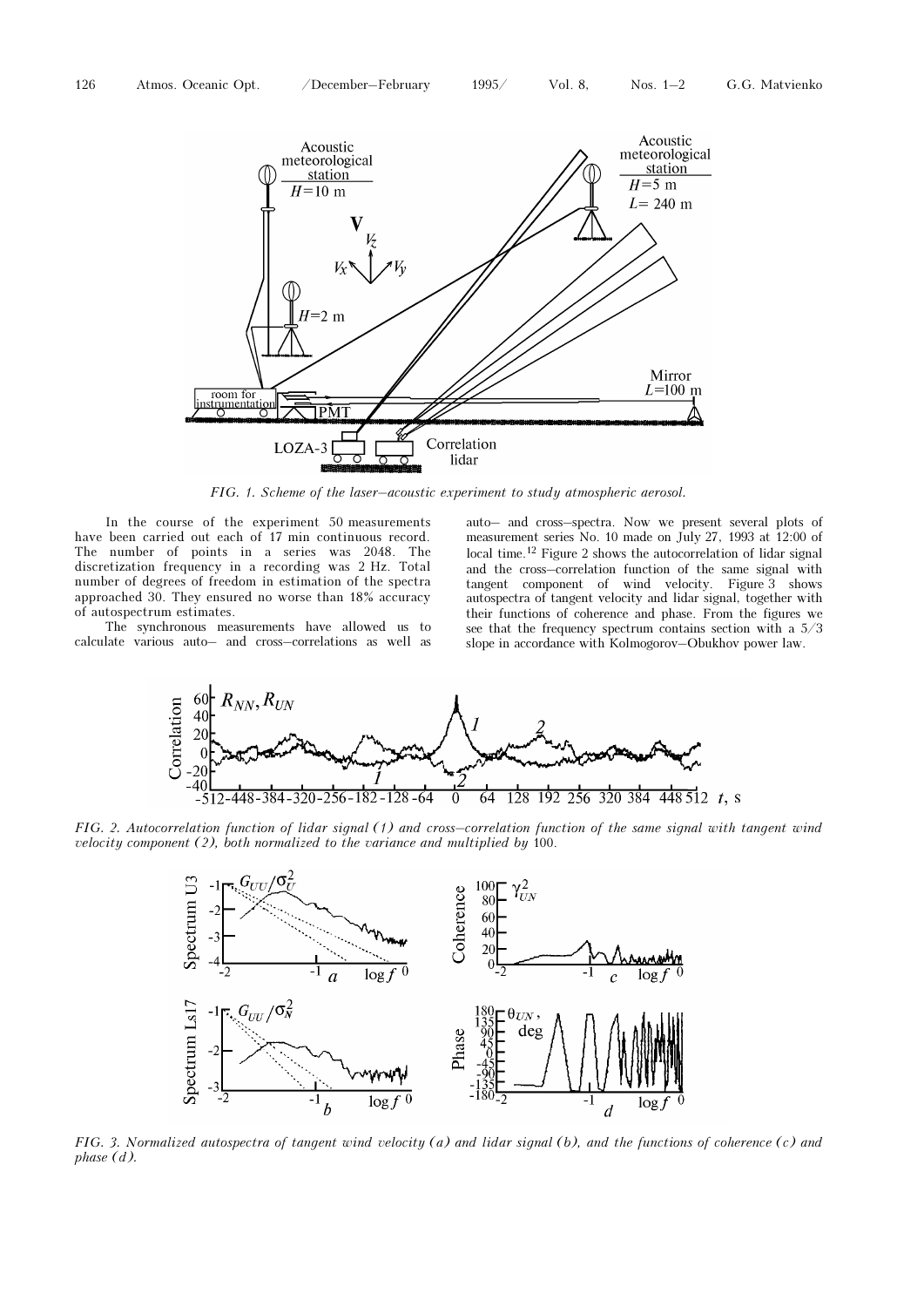From Figures 2 and 3 it is obvious that the aerosol concentration fluctuates out of phase with the oscillations of tangent component of wind velocity. This causes the presence of negative correlations and phase differences of up to 180°. Nevertheless, the coherence spectrum is well within 0.3, thus indicating the complicated (nonlinear) relation between the wind velocity and aerosol fields.

Figure 4 shows co–spectra (the real parts of cross– spectra) of horizontal and vertical flows of heat and aerosol as obtained in the near–ground atmospheric layer on July 27, 1993 at 11 a.m. for cloud cover index of  $7-8$ and unstable temperature stratification (Richardson number  $\text{Ri} = -0.07$ .<sup>13</sup> Clearly, the figure confirms the fact that the ratio of horizontal to vertical heat flow in the near–ground layer is negative (for any stratification), like the ratio of air flows themselves. From the figure it follows that from 60 to 90% flows is carried by inhomogeneities corresponding to the frequency lower than 0.1 Hz (or in extent of over 30–50 m). The wind speed at the altitude of 5 m (station 3) was 2.4 m/s, the horizontal and vertical heat flows were 148 and 33 J⋅m<sup>-</sup>  $2\text{-}s^{-1}$ , and the corresponding particle flows normalized to variance were 0.174 and 0.122 m<sup>-2</sup>⋅s<sup>-1</sup>.

These experimental results clearly indicate the existence of close relation between the lidar characteristics of aerosol fields and the atmospheric turbulence, a convincing reason for subsequent use of laser sensing data alone to treat atmospheric turbulence.

Distinct anisotropy of fluctuation characteristics of velocity, temperature, and, hence, particle flows in horizontal and vertical directions should be mentioned here as a specific feature. This reinforces the need in an adequate theoretical description of lidar signal fluctuations in an anisotropic field of aerosol

inhomogeneities. We have developed such a description<sup>14</sup> presented below.



FIG. 4. Co–spectra of horizontal heat flows (a) and aerosol content  $(c)$ , and the corresponding vertical flows of these quantities (b and d).

We assume that the components  $V_x$ ,  $V_y$ , and  $V_z$  of wind velocity have normal distribution with the mean  $V_0$ and the variances  $\sigma^2$ , and that the spectrum of spatial fluctuations of aerosol particle concentration is of the form

$$
\Phi_N(\kappa) = 0.033 \ C_N^2 \ \kappa^{-11/3} \ (1 - \exp(-\kappa^2/\kappa_0^2)) \ ,
$$

where  $k_0 = 2\pi/L_0$ ,  $L_0$  is the outer scale of turbulence, and  $C_N^2$  is the structure characteristic of concentration fluctuations. Then, in accordance with Ref. 8, the normalized spatiotemporal correlation function backscattered radiation is

$$
\frac{R(\mathbf{r},t)}{R(0,0)} = B^{-1} \left\{ (a_V^2 + \kappa_0^{-2} + \frac{1}{2} \sigma^2 \tau^2)^{1/3} {}_{1}F_1 \left[ -\frac{1}{3}; \frac{3}{2}; \frac{-(\mathbf{r} - \mathbf{V}_0 \tau)^2}{4(a_V^2 + \kappa_0^{-2} + \frac{1}{2} \sigma^2 \tau^2)} \right] - \left(a_V^2 + \frac{1}{2} \sigma^2 \tau^2\right)^{1/3} {}_{1}F_1 \left[ -\frac{1}{3}; \frac{3}{2}; \frac{(\mathbf{r} - \mathbf{V}_0 \tau)^2}{4(a_V^2 + \frac{1}{2} \sigma^2 \tau^2)} \right] \right\},
$$
(1)

where  $B = (a_V^2 + k_0^{-2})^{1/3} - a_V^{2/3}$ ,  $a_V$  are the extents of scattering volumes, r is their spacing,  $\tau$  is the time delay, and  ${}_{1}F_{1}(a, b, x)$  is the hypergeometric function. The above expression is obtained assuming equality of variances of wind velocity components. The common practice, however,

is the presence of anisotropy in wind velocity fluctuations. To evaluate this factor, we analytically calculated  $R(2, \tau)/R(0, 0)$  for the case when the vertical fluctuations of wind velocity are different from the horizontal ones  $(\sigma_x = \sigma_y = \sigma \neq \sigma_z)$ . Resulting expression is

$$
\frac{R(\mathbf{r}, t)}{R(0, 0)} = B^{-1} \left\{ \frac{(a_V^2 + \kappa_0^{-2} + \frac{1}{2} \sigma^2 \tau^2)^{5/6}}{(a_V^2 + \kappa_0^{-2} + \frac{1}{2} \sigma^2 \tau^2)^{1/2}} \Theta_1 \left[ \frac{1}{2}, -\frac{1}{3}, \frac{11}{6}, \frac{3}{2}; \frac{-\frac{1}{2} (\sigma^2 - \sigma^2 \tau^2)}{a_V^2 + \kappa_0^{-2} + \frac{1}{2} \sigma^2 \tau^2}, \frac{-(\mathbf{r} - \mathbf{V}_0 \tau)^2}{4(a_V^2 + \kappa_0^{-2} + \frac{1}{2} \sigma^2 \tau^2)} \right] - \frac{(a_V^2 + \frac{1}{2} \sigma^2 \tau^2)^{5/6}}{(a_V^2 + \frac{1}{2} \sigma^2 \tau^2)^{1/2}} \Theta_1 \left[ \frac{1}{2}, -\frac{1}{3}, \frac{11}{6}, \frac{3}{2}; \frac{-\frac{1}{2} (\sigma^2 - \sigma^2 \tau^2)}{a_V^2 + \frac{1}{2} \sigma^2 \tau^2}, \frac{-(\mathbf{r} - \mathbf{V}_0 \tau)^2}{4(a_V^2 + \frac{1}{2} \sigma^2 \tau^2)} \right] \right\},
$$
\n(2)

where  $\Theta_1(a, a', b; c; t, x)$  is the hypergeometric function of two variables. Note, if in Eq. (2) we take  $\sigma_z = \sigma$ , then  $t = 0$ ,  $\Theta_1(a, a', b; c; 0, x) = {}_1F_1(a', c, x)$ , and the formula (2) reduces to formula (1).

Figure 5 shows the ratio  $R(\mathbf{r}, \tau)/R(0, 0)$  for  $\sigma_z = 0$ and  $\sigma_z = \sigma$ , as calculated by Eq. (2) for  $a_V = 1$  m,  $L_0 = 80$  m,  $r = 5$  m, and  $V_0 = 1$  m/s. As is seen, the

effect of anisotropy of wind velocity fluctuations on correlation function is as follows: decreasing the variance  $\sigma_z^2$  of the vertical wind component below the horizontal one  $σ²$  shifts the correlation peak toward larger τ values, broadens the correlation function, and increases the maximum correlation over the level of isotropic fluctuations.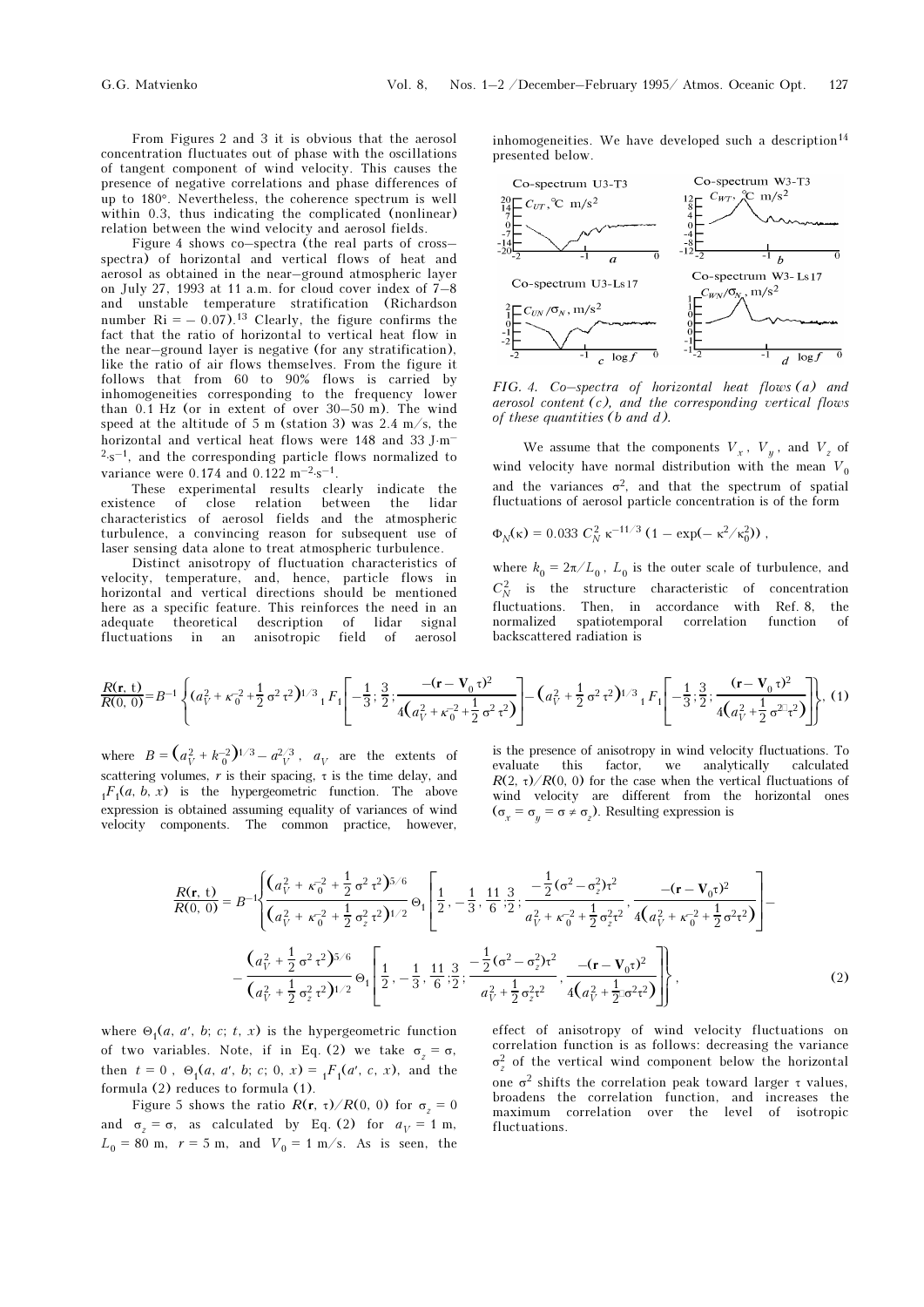

FIG. 5. The influence of anisotropy of wind velocity on cross–correlation function of lidar signal:  $\sigma_x = \sigma_y = \sigma_z = \sigma(1)$  and  $\sigma_x = \sigma_y = \sigma$ ,  $\sigma_z = 0$  (2).

An alternative way of processing lidar signals is the use of coherent analysis methods. In Ref. 8 the effect of wind velocity fluctuations on spectral characteristics of lidar signals was evaluated for the case of  $\sigma^2/V^2 \ll 1$ . However, there can occur meteorological situations where  $σ<sup>2</sup>/V<sub>0</sub><sup>2</sup>$  approaches or exceeds unity. The account for wind fluctuations at arbitrary  $\sigma^2/V_{0}^2$ , for the cross-

spectrum  $W(\mathbf{r}, \omega) = \frac{1}{2\pi} \int_0^{+\infty}$ –∞ +∞<br>  $\int$  R(r, τ)  $e^{-i\omega\tau}$  dτ we obtain

$$
W(\mathbf{r}, \omega) = c \frac{1}{V_0} \exp\left(-\frac{i\omega \mathbf{r}}{V_0}\right) \int_0^{\infty} \kappa \Phi_N(\kappa) \times
$$
  
 
$$
\times \exp\left(-a_V^2 k^2 - \frac{\sigma^2 r^2 k^2}{2 V_0^2}\right) \left\{ \text{erf}\left(\frac{V_0}{\sqrt{2} \sigma} - \frac{\omega}{\sqrt{2} k} + i \frac{\sigma r \kappa}{\sqrt{2} V_0}\right) + \right.
$$
  
+ 
$$
\text{erf}\left(\frac{V_0}{\sqrt{2} \sigma} + \frac{\omega}{\sqrt{2} \kappa} - i \frac{\sigma r \kappa}{\sqrt{2} V_0}\right) \right\} d\kappa ,
$$
 (3)

where  $\omega = 2\pi f$ , and f is the frequency. (For simplicity, the spacing r of scattering volumes is assumed to be oriented in the same direction as  $V_0$ , with  $\sigma_x = \sigma_y = \sigma_z = \sigma$ ).

The behavior of the coherence spectrum  $\gamma(\mathbf{r}, \omega) = |W(\mathbf{r}, \omega)| / |W(0, 0)|$  and the phase spectrum Θ(r, ω) = arctan Im W/Re W is illustrated in Fig. 6. The theoretical curves presented are calculated by numerical integration of Eq. (3) for  $a_V = 0.2$  m,  $L_0 = 80$  m, and  $r = 5$  m. Curves  $1\overline{-3}$  describe the decrease of  $\gamma^2(\mathbf{r}, \omega)$  due to wind velocity fluctuations. The low–frequency portion of coherence spectrum saturates, with values depending on  $\sigma_V^2 = 3\sigma^2$ , before vanishing at high frequencies. We note, that in the case of no wind fluctuations, the coherence spectrum is frequency independent with a unit value, while the phase spectrum behaves linearly (see curves  $4'$  and  $5'$ ). The presence of wind fluctuations increases the slope of phase spectrum by an amount proportional to  $\sigma_V$  (see curves  $1'$ –3'). It is important that for large ratios  $\sigma_V/V_0$  (curve 2) Θ(r, ω) behaves essentially nonlinearly.



FIG. 6. The behavior of coherence and phase spectra in the presence of intense wind velocity fluctuations (theoretical calculation): coherence spectrum  $(1-3)$  and phase spectrum (1'-5'); for  $V_0 = 2 \text{ m/s}: \sigma_0/V_0 = 0$  (4'), 0.5 (1 and 1'), and 5 (3 and 3'); and for  $V_0 = 0.5$  m/s:  $\sigma_0/V_0 = 0$  (5') and 10 (2 and 2').

The theoretical calculations were verified by field experiments using two–path lidar<sup>15</sup> and three–component ultrasonic anemometer, $^{16}$  the latter was used to measure mean values and pulsations of wind velocity. The laser beams were directed to the atmosphere along a horizontal path with the angular separation of 3.5°; the resulting time series were then processed using correlation method. Figure 7 presents the calculated and experimental correlation functions obtained for  $r = 7.5$  m,  $\sigma_x = \sigma_y = 0.22$  m/s,  $\sigma_z = 0.077$  m/s, and  $V_0 = 1.41$  m/s. Curves in the figure show quite a reasonable agreement of the correlation functions, both in shape and values. This fact validates the description just developed and shows once more the need for the account for strong wind velocity fluctuations and their anisotropy when interpreting data of incoherent laser sensing of aerosol atmosphere. In doing so, Eqs. (2) and (3) can be regarded as a basis for laser methods of remote monitoring of atmospheric turbulence.



FIG. 7. The experimental (1) and theoretical (2) correlation functions of returns at 2.5 m altitude. Vertical bars show rms deviations.

### LIDAR MONITORING OF AEROSOL POLLUTION IN THE ATMOSPHERE OVER A CITY

Lidar has proven itself an efficient tool for monitoring air pollution just after it had been created.17 Subsequent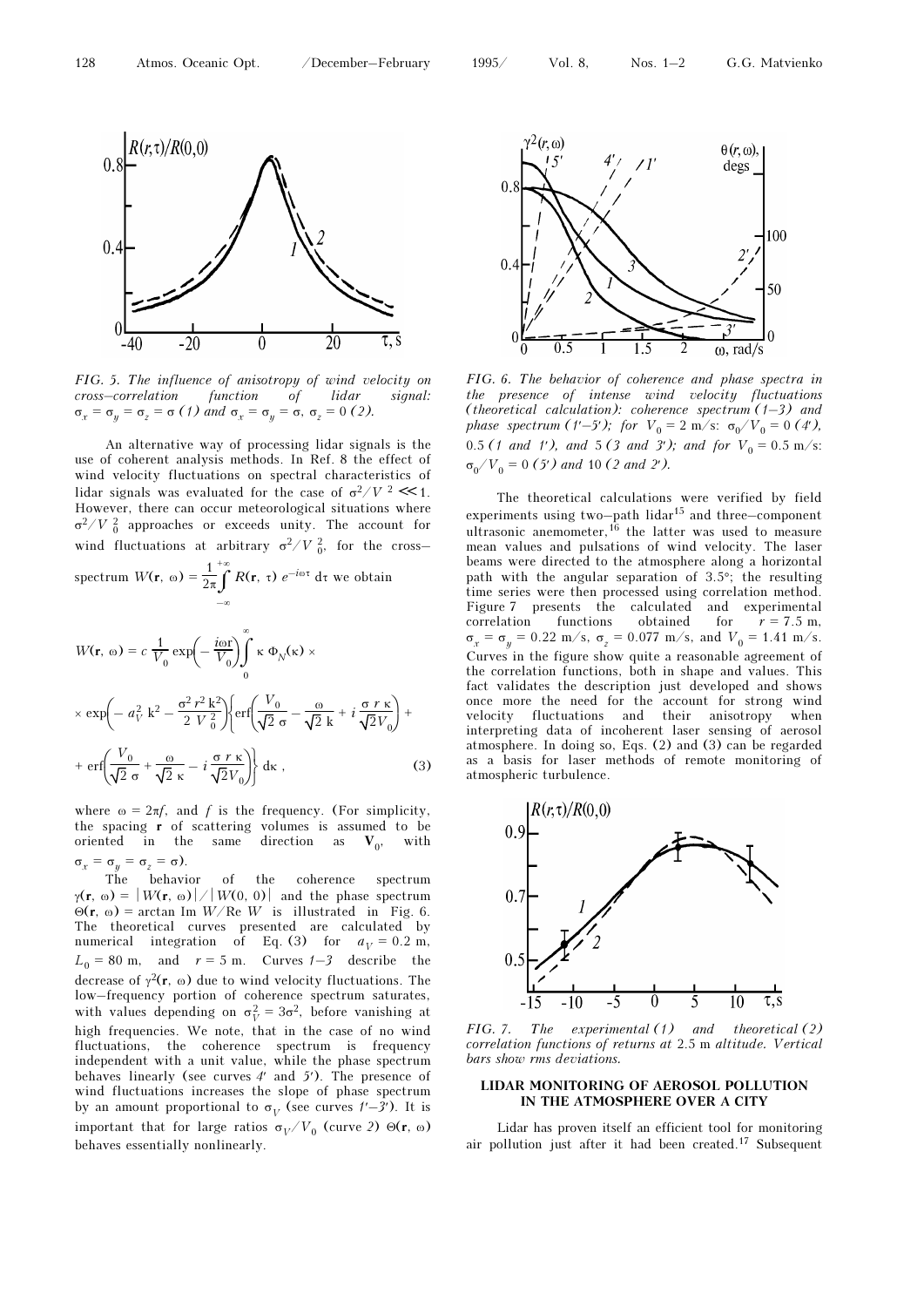advances of air pollution control with lidars are summarized in Ref. 18. Attractive factor here is the possibility of independent (unapproved) remote and quantitative monitoring of industrial emissions, their diffusion, and spatial distribution over areas of some tens of square kilometers. Recently, observational methods have been modified, the details of the pollution emission intensity estimation have been ascertained, and the unique data of long–term observations of an individual pollution plume have been accumulated. These results will be considered below in a more detail.

In laser sensing the information about aerosol concentration is obtained from lidar signal or its range squared analogue, S–function.19 By inverting equation of laser sensing, which contains the experimental S–function (details of the inversion can be found in Ref. 19), we obtain the profile along the sounding path or, as in scanning, the corresponding transection of scattering or extinction coefficient of the atmosphere for laser radiation, that is, in either case an intermediate optical characteristic is to be inverted into the mass concentration of aerosol  $(mg·m<sup>-3</sup>)$ . Relations of the extinction coefficient – concentration type are determined by a complicated dependence on particle composition, shape, and size–distribution. Reference 18 explores theoretically and experimentally the coupling coefficient  $\mu$  between these characteristics and shows that in practical cases it may widely vary,  $\mu = (0.52 \pm 0.34)$  mg⋅km⋅m<sup>-3</sup>. This circumstance is likely to be mostly due to the specific features of aerosol, because of its microoptical and microphysical characteristics.<sup>1</sup> Nevertheless, on the base of the analysis of studies of different industrial smokes, the review in Ref. 19 shows close correlation between the optical density of a source of pollution and the concentration of pollutants in it. Moreover, for smoke of some types the coefficient  $\mu$  is almost independent of meteorological conditions. This occurs for smokes in which the mean radius of aerosol particles fits the Mie parameter,  $1 < \rho < 3-6$  as well as for smokes containing weakly hygroscopic particles. This emphasizes the necessity of preliminary empirical studies or, at least, a classification of aerosol depending on the source of pollution; this should be done in all districts, in order to reduce the error in evaluation of mass concentration from lidar measurements. For pollution sources of Kemerovo, Tomsk, and Pavlodar such relations were obtained and were really helpful in quantitative mapping of the atmospheres over those cities.

Figure 8 illustrates the application of the aerosol scanning lidar LOZA–3 (Refs. 11 and 19) to mapping of the distribution of optical–physical parameters (scattering coefficient – mass concentration) of aerosol fields over Kemerovo city, whose layout, including the river Tom', is shown by dashed lines. On the transection, the aerosol concentration is given as a degree of blackness, with scale shown on the lower portion of the figure. This draw is rather semiquantitative presentation of an actual distribution of aerosol concentration. Nevertheless, these data present a numerical array, stored in a computer; so it is always possible to extract the qualitative information for any point on the map with the spatial resolution 3 to10 m, characteristic of a given lidar.



FIG. 8. Mapping of aerosol pollution distribution in azimuth scanning at angle of 10° at Kemerovo. The location of lidar is marked as 0 on the ordinate.

In addition to the estimation of mass concentration of aerosol pollutants, the lidar is also capable of determining the pollution rate (in  $g/s$ ) of local sources (such as boilers, thermal and electric power stations, and plants). This can be made by direct sensing of smoke plumes to yield total

horizontal or vertical section. For definiteness, we shall restrict ourselves to scanning over a vertical plane.

Following simple argumentation, one can readily arrive at the estimation of the pollution rate B (in  $g/s$ ) as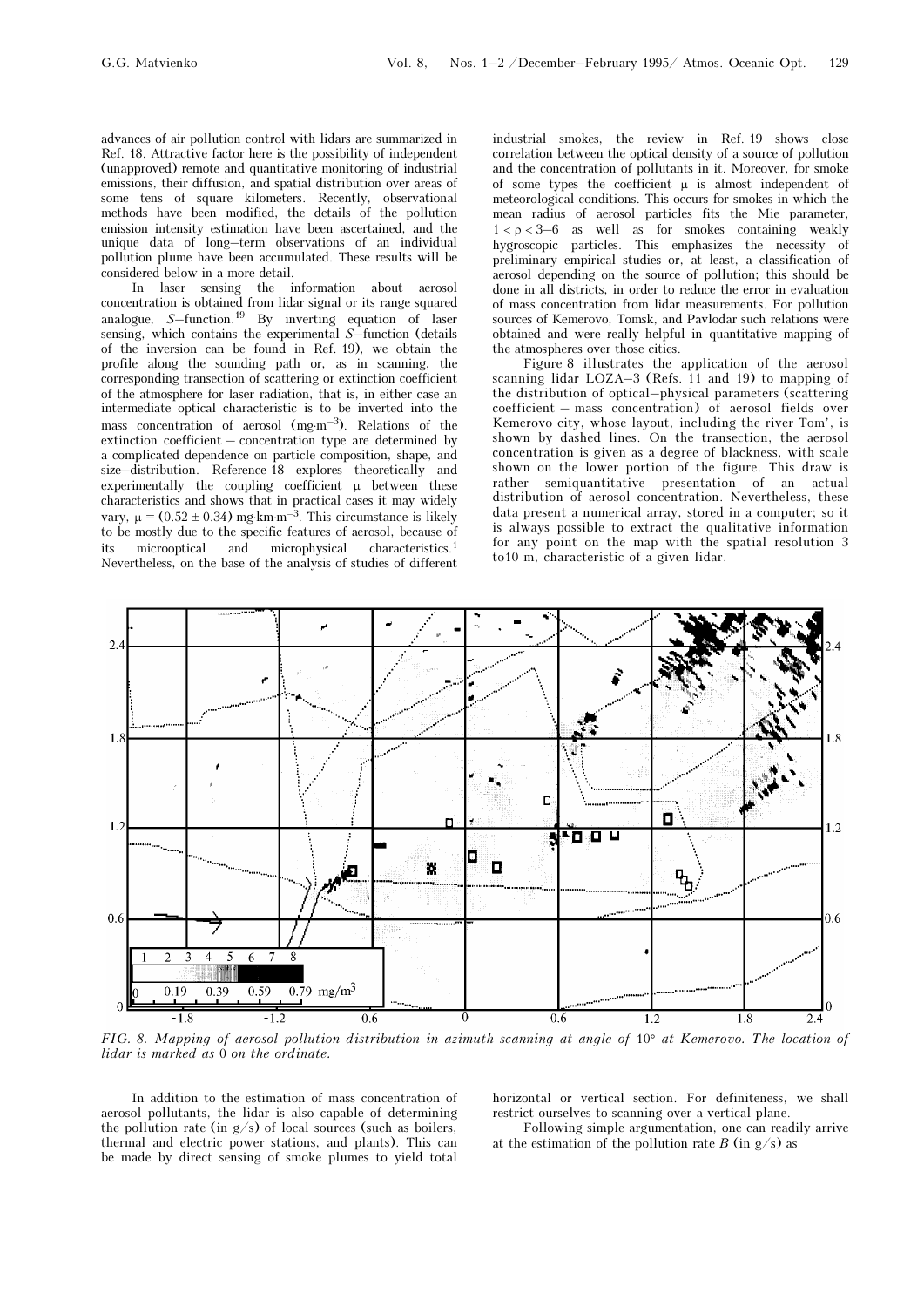$B = V\mu \cos\varphi \int \alpha(S') dS'$ , S

where  $V$  is the aerosol transport velocity in the smoke plume, S is the plume vertical section,  $\alpha(S)$  is two– dimensional distribution function of scattering coefficient over the plane S.

As it stands, the angle  $\varphi$  takes into account the fact that the sensing direction and the direction of plume propagation are not strictly perpendicular. It can readily be obtained from horizontal sections, because all sensing directions can be fixed in the absolute angular coordinate system. Also, transport velocity can be measured by the same lidar by tracking the transport of aerosol inhomogeneities and using correlation or spectral processing of time and/or spatial series of lidar returns.<sup>20</sup> The measurements of atmospheric flows velocity will be discussed in the next section in detail.

Another important problem in the pollution intensity estimation is to choose correctly the position of lidar section in the smoke plume, under the guidance of the lidar technical characteristics and some specific features of the method employed.

Generally, most technological processes release into the atmosphere a lot of water vapor, in addition to the solids. This may lead to many local supersaturations and, thus, to thicker water–coated aerosol particles.

As theoretical calculations show,  $21$  relative humidity on the axis of a smoke plume has minimum value near stack mouth and a maximum at a distance of 300–400 m from it, depending on the meteorological conditions and the cloud parameters. The zone of moist soot particles extends to approximately 1000 m.

The calculations clearly indicate that the sounding is preferred either just above the stack mouth or in the far zone of a smoke plume. However, small geometric size of smoke plume near stack mouth may appear well beyond the angular and spatial resolution of a lidar.

Sounding in the far zone may be problematic too. Very often plume at such separations is no longer integral, but is broken into pieces by the atmospheric turbulence. In addition, in the presence of several sources of pollution it is highly probable that smoke plumes at large distance will merge together to give a common aerosol field.

Thus, it is clear that there is certain distance from the pollution source, optimal for taking a full cross section of a smoke cloud by scanning section. Analysis of theoretical and experimental results have shown the distance to be of the order of 50–100 m. This outcome is supported by Fig. 9 showing the dynamics of smoke from electric power station with 150 m high stack, located at the square with coordinates  $x = -0.6$  and  $-1.2$  and  $y = 0.6$  and 1.2 (Fig. 8) (see Ref. 19).



FIG. 9. Vertical sections of electric–power–station smoke plume vs. time (time interval of 2 min) and distance from stack mouth of 50 (upper row), 100 (middle row), and 150 m (lower row). The size of map grid is 75 $\times$ 75 m.

As is seen from the figure, when moving away from the source the plume, as expected, increases in thickness, although keeping its integrity in far zone (Fig. 5, middle and lower rows). However, the smoke in near zone is broken into two parts, normally equal in size. In our opinion, existence of the lower part of the cloud is due to the sedimentation of large–sized soot particles, starting just

near the stack mouth. The absence of such pattern in subsequent cycles (Fig. 9, middle and lower rows) indicates that the sedimentation zone ends at 100 m.

This also favors the use of near–source cloud cross sections in pollution rate estimation.

The behavior of smoke may be of independent interest from the viewpoint of long–range transport of pollutants,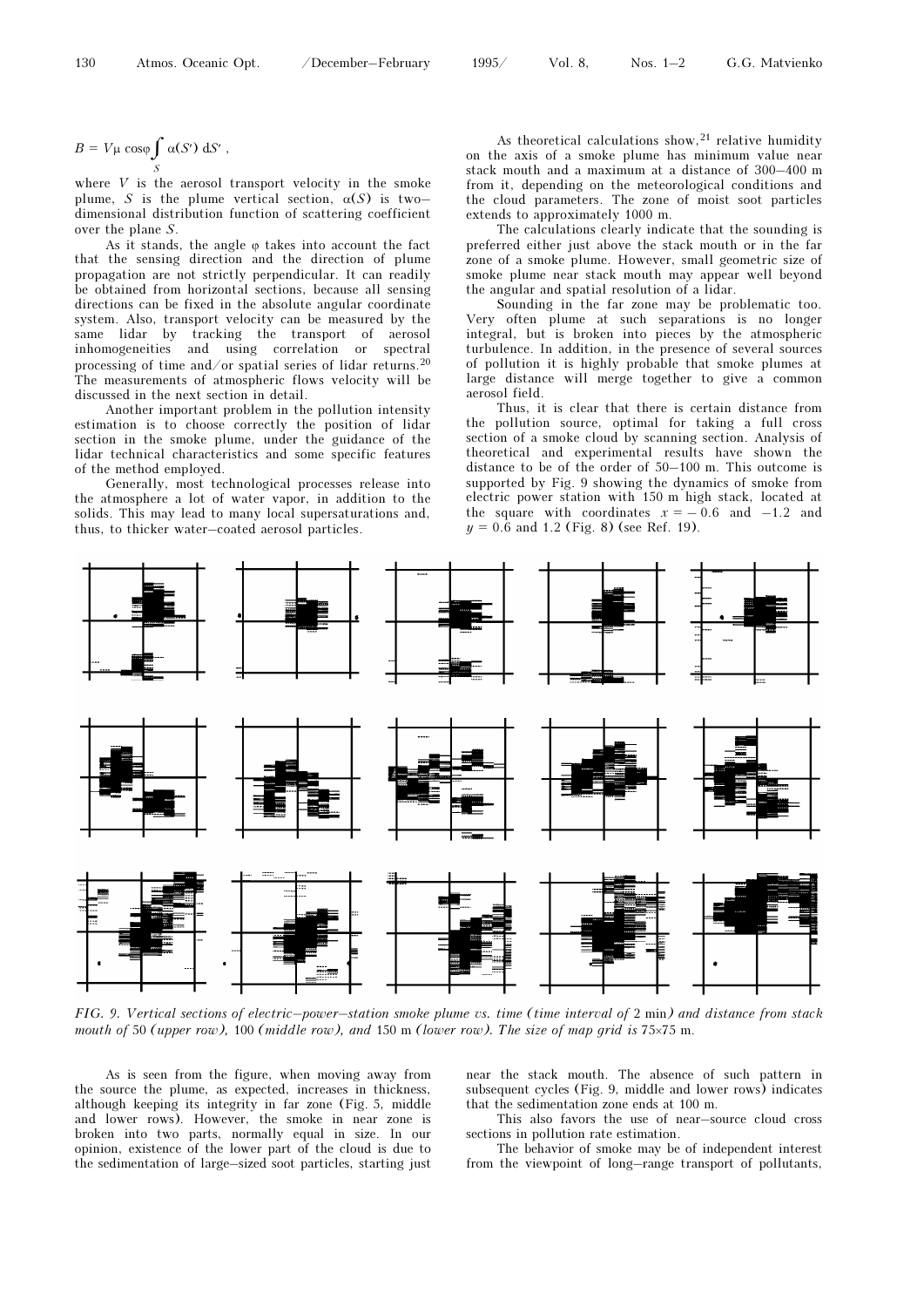with their impact extended to adjacent territories. For studies of long–range transport, airborne lidars are more promising. For instance, the aircraft–laboratory  $AN-30$  Optik–E,<sup>22</sup> equipped with aerosol lidar  $AN-30$   $Optik-E, <sup>22</sup>$  equipped with aerosol lidar Makrel–2M, $^{23}$  has been used at the Institute of Atmospheric Optics for several years.

Of the set of data available, we select three typical ones, which most clearly demonstrate the lidar capabilities in dynamical treatments and could not be obtained by other instrumentation. Figure 10 shows the transformation of smoke plume, produced by Amursk industry (Khabarovsk region), on its way toward Komsomol'sk–na–Amure. Here the upper portion of the figure demonstrates the sounding scheme: section  $(a)$  is made windward of Amursk at a distance of 2 km from the pollution source  $(x = -2 \text{ km})$ , section (b) at a distance of 2 km leeward of the source  $(x = +2$  km), and section (c) at a distance 22 km from source  $(x = +22 \text{ km})$ <br>in Komsomol'sk-na-Amure suburb. All of the in Komsomol'sk–na–Amure suburb. All of the transections were accomplished in the direction normal to wind direction at the flight altitude of 250 m. According to the data of thermodynamical complex onboard the aerocraft–laboratory, the temperature inversion occurred at an altitude of 190 m. Wind velocity and direction were determined by airborne navigation system directly during flight. In all figures, the unitary isogramms were taken to be the values of backscattered signals corresponding to the mass concentration of  $M = 0.01$  mg⋅m<sup>-3</sup>.



FIG. 10 The vertical distribution of mass concentration (in relative units) of aerosol near Amursk, observed on December 18, 1990: windward side (a), 2 km away from stacks (b), and 22 km away from stacks (c); uppermost section shows the scheme of experiment.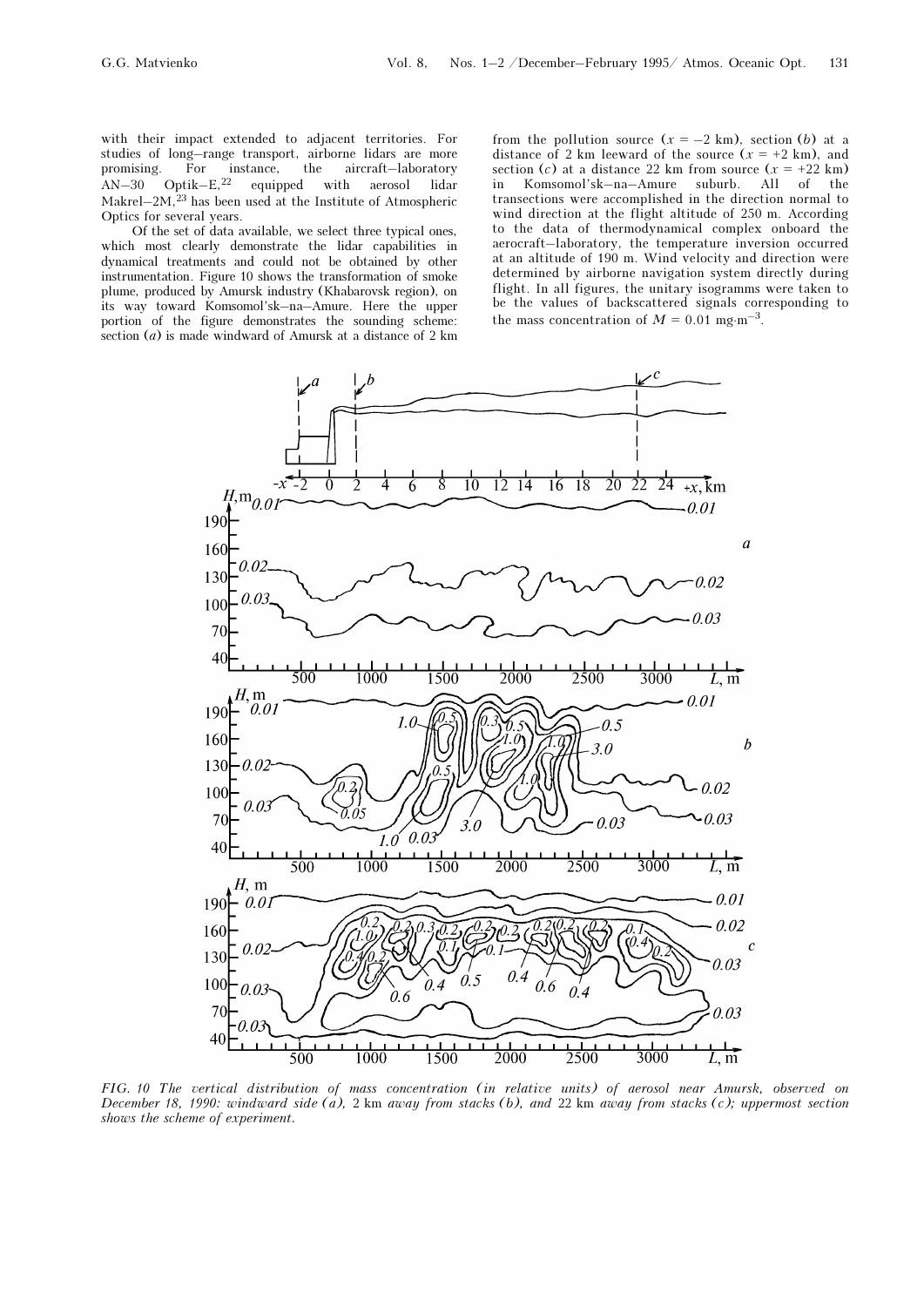Figure 10a indicates that the air arriving at Amursk is clear. Although, below the inversion layer there is somewhat increased aerosol concentration, caused by natural processes. Behavior of isogramms in this layer is governed by the underlying surface, whose influence is restricted to sub– inversion altitudes (the curve near 200 m is more monotonic). There are no pollution sources on this side of the town.

As Fig. 10b shows, the smoke plume leaving Amursk remain fairly compact up to 2 km away from town and includes almost all emissions. It is restricted to the layer between 55 and 190 m and is 1200 m wide. At the same time, the mass concentration field inside the smoke plume is resolved into several separate streams with different densities (Fig. 10). Its upper boundary lies in the inversion layer (190 m). The layers above the inversion, on the unitary isogram, are perfectly unperturbed, that is the smokes so separated from the source have nearly ambient temperature. From Fig. 10b one can see the secondary, less powerful source, located at the altitude of 100 m. Below 50 m no sources of suspended particles around Amursk is observed.

The transection (Fig. 10c) by plane normal to the direction of transport at that altitude demonstrates the changes occurred inside the plume after it has traversed 20 km. Also, this transection characterizes the air entering Komsomol'sk–na–Amure through its south periphery. From Fig. 10c one can see that the cloud has doubled in width and became 2500 m wide in horizontal plane. At the same time, in the vertical plane its thickness decreased to 80–160 m. This is the result of balancing between plume and inversion layer, the former tending to "emerge" and the latter inhibiting the emergence. Finally, despite rather a long travel from Amursk to Komsomol'sk–na–Amure (about 32 min at the wind velocity of 12 m/s), it has preserved streaming shape typical of the original plume. Aerosol concentration inside the cloud has decreased three–fold, due presumably to its expansion. The cloud from the secondary source, apparent on the transection of Fig. 10b, is not detected at this distance. This is most probably because it has merged with the primary plume.

Of note in Fig.  $10c$  is the extended, relatively homogeneous region with concentration outlined by isogram 10, below which isogram 3 lies. Occurence of increased aerosol content below the cloud indicates the rapid growth of particles due to coagulation and condensation, thus stimulating their gravitational sinking. This "pouring out" occurs between 130 and 45 m. It seems that the sinking particles reach the surface with the lower flow but this depletion is effectively masked by pollution contribution of industry of Komsomol'sk–na–Amure.

The above outline of work on ecological monitoring of industrial conglomerates clearly illustrates the capabilities of remote lidar methods, in contrast to other techniques.

#### THE APPLICATION OF AEROSOL LIDAR TO DETERMINATION OF PROFILE OF WIND **VELOCITY**

Knowledge of wind characteristics seems to be important for many applications such as weather forecast, transport of pollutions, flights of objects in the atmosphere.

In this connection, development of a lidar technique to measure wind velocity is very important. The Doppler approach to laser measurements of wind velocity requires high–quality lidars. These difficulties are avoided using an alternative approach: correlation method.

The correlation methods deal with natural inhomogeneity of atmospheric optical parameters (mainly of aerosol nature) and are based on the analysis of fluctuating lidar signals as reflected by several spatially–separated scattering volumes at each altitude of interest. Time required for atmospheric

inhomogeneities to travel between two volumes sounded is a measure of the corresponding wind velocity component.

Optical investigations of inhomogeneities of the atmospheric scattering properties, employing ground and airborne lidar facilities, have proved the existence of inhomogeneities of scattering coefficient, justifying the application of correlation methods, at least for the lowermost, 5–km layer, as well as the tropo– and mesopause altitudes.

The use of the correlation method for wind velocity measurements suggests employing at least three sounding paths for data acquisition. Technically, this is done using either three–beam lidars or scanning lidars.<sup>20</sup> Recently, correlation lidars for wind velocity profile measurements have been developed in Russia, Bulgaria, USA, and Netherlands, with the operational altitude range of 1–3 km. Measurement time per one profile is 5–10 min. Spatial resolution may widely vary: from 3 to 100 m in vertical, and from 30 to 500 m in horizontal plane.

An extension of correlation methods to other applications may proceed as the corresponding change in data acquisition, to give either values of wind velocity along a given direction or over a given area, or an average value over the line or the area. Moreover, incorporation of spectral analysis in algorithms of laser return processing can make it possible to estimate such characteristics of turbulence as turbulence strength and kinetic energy dissipation rate. This last outcome allows the application of correlation lidars to monitoring of dynamics of the atmospheric boundary layer.

For a detailed characterization of the correlation method, having been developed at the Institute of Atmospheric Optics for over 15 years, see Refs. 20 and 24.



FIG. 11. Vertical wind profiles as obtained by correlation lidar when sensing along slightly inclined path over city. Numbers near curves indicate local time of measurement. Right–hand side profiles refer to wind directions from 0 to 180° and left-hand side corresponds to directions from 180 to 360°.

As an illustration of capabilities of correlation methods, we present (Fig. 11) a particular result from sensing instantaneous (measurement time is 3 s) wind velocity; this is obtained in Sankt–Petersburg using small measurement base lidar with high pulse repetition frequency (50 Hz).<sup>25</sup> The lidar spatial resolution was 2– 3 m. We notice that the standard radiosonde method of wind velocity profile measurement has at least one order of magnitude poorer resolution than data shown in the figure.

It is seen that wind velocity and direction in the near–ground layer over rough surface, experience strong variations, in both space and time.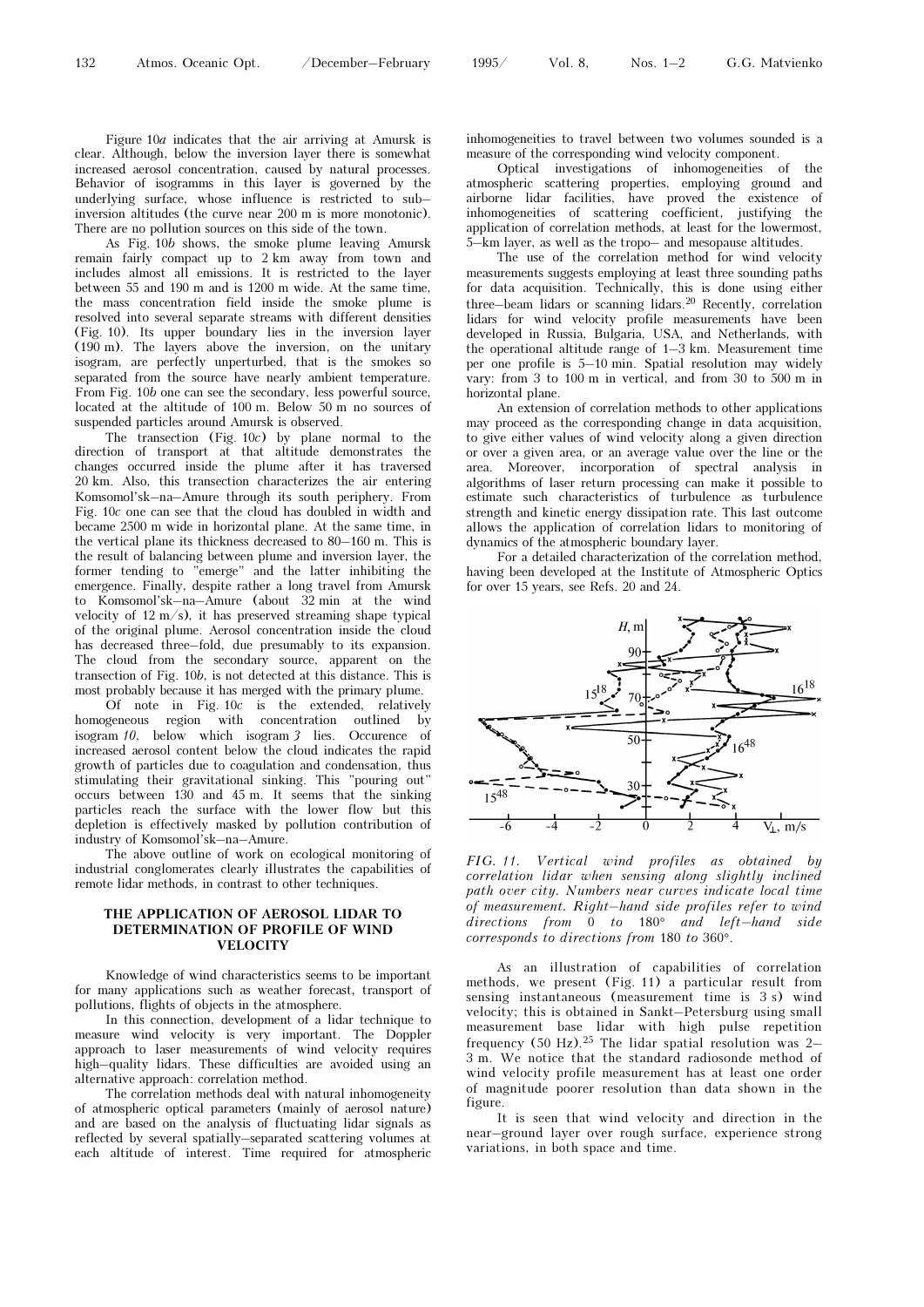Testing of correlation lidar under the conditions of precipitation in the atmosphere have demonstrated a degraded wind lidar performance, due to poor drop transportability, aerosol washing out, and the presence of large vertical component of droplet velocity. Nevertheless, measurements in light rain (with rate less than  $2 \text{ mm} \cdot \text{h}^{-1}$ ) are even easier to perform, than in the clear atmosphere, due to stronger signal compared to noise.

Analysis of returns from rain–drops has shown that the more efficient sensing was the result of increased fluctuating signal component. Limitations on wind measurements in rain can be expressed in terms of modal drop radius: it is larger for heavier rain, and smaller for lighter rain; so, for light rain with drop diameters less than 0.2 mm (Ref. 26) the transport velocity due to rain is 7–10 times greater than sinking velocity due to gravity, hence, such particles can be used as wind tracer.

In the month of August 1993, we carried out experimental studies of wind motion in light rainfall, typical of Siberia. Figure 12 presents profiles of wind velocity V and direction, as measured on August 25, 1993 under conditions of light cloudiness and drizzle.27 As an independent check of wind measurements, we used theodolite to determine the velocity and direction (denoted by asterisk in the figure) of cloud motion from intersections of angular positions of inherent inhomogeneities at different instants of time. Values of cloud altitudes, necessary for theodolite calculations, were provided by lidar with high accuracy. As is clear from the figure, data from different methods agree well, further supporting the possibility of lidar measurements in light rainfall. Also, the lidar operational altitude range has increased to a value of approximately 2 km.



FIG. 12. The profiles of wind velocity and direction in drizzle, as measured by three–path lidar. The horizontal bars show the confidence interval at a probability of 0.95.

Recalling that the drop sinking velocity and drop size are related (through, e.g., the empirical curve of Hann and Cinzer<sup>26</sup>), one can use the correlation lidar to estimate drop size. Such estimation relies heavily upon the determination of upward droplet velocity. For details of determination of droplet sinking velocity in precipitations, see Ref. 27.

Undoubtedly, the possibility of obtaining such results using correlation method shows that further development of the correlation method is needed; moreover, it is much cheaper than Doppler method.

#### LASER SENSING OF AEROSOL ATMOSPHERE FROM **SPACE**

New facilities in atmospheric research, afforded by spaceborne lidars, has motivated recently the development of a number of spaceborne lidars, some of which have received wide application. In particular, Russian lidar Balkan–1 (Ref.  $\overline{5}$ ) has been prepared for start aboard the modulus Spectr of Mir space station, while the Russian– French lidar Alisa is planned to be installed on the modulus Priroda of the same station.28 NASA LITE satellite lidar experiment was carried out from 10 to 19 September 1994 on board Shuttle spacecraft.<sup>29,30</sup> Despite they included many simulated estimations, first satellite lidar measurements were more of technological (testing) rather than observational importance. This was called for by the need in actual data to refine lidar methods and their validation. Serious problems could appear in interpretation of lidar signals, as reflected by dense aerosol layers and clouds with substantial spatial inhomogeneity.

Well some problems of satellite laser sensing of aerosols and clouds can already now be approached using analysis of signals from geodetic laser range finders, which, in contrast to lidars, have been used in space several times (see, e.g., Ref. 31). The satellite laser range finders are intended to detect surface–reflected pulses from satellite at several hundred kilometers altitude, and in the case of laser beam striking the cloud they would record the corresponding returns. In this sense they are somewhat similar to lidar signals. At the Institute of Atmospheric Optics the processing was made of signals of satellite laser altimeters. Below we discuss the results of processing returns from clouds, as recorded by Russian satellite range finders of LORA type for period from 1982 to 1983 (see Ref. 32).

The range finder had transceiving devices with the following specifications:

| wavelength, nm                          | 532. |
|-----------------------------------------|------|
| energy per pulse, $J$                   | 0.15 |
| pulse duration, ns                      | 10   |
| diameter of receiving telescope, m      | 0.27 |
| angular beam divergence, sec. of arc    | 30   |
| field-of-view angle, sec. of arc        | 60   |
| sounding pulse repetition frequency, Hz | 02   |



FIG. 13. The diagram of return record by a satellite laser range finder with four threshold layers.

According to the problem solved, the recording system of a range finder operates based on threshold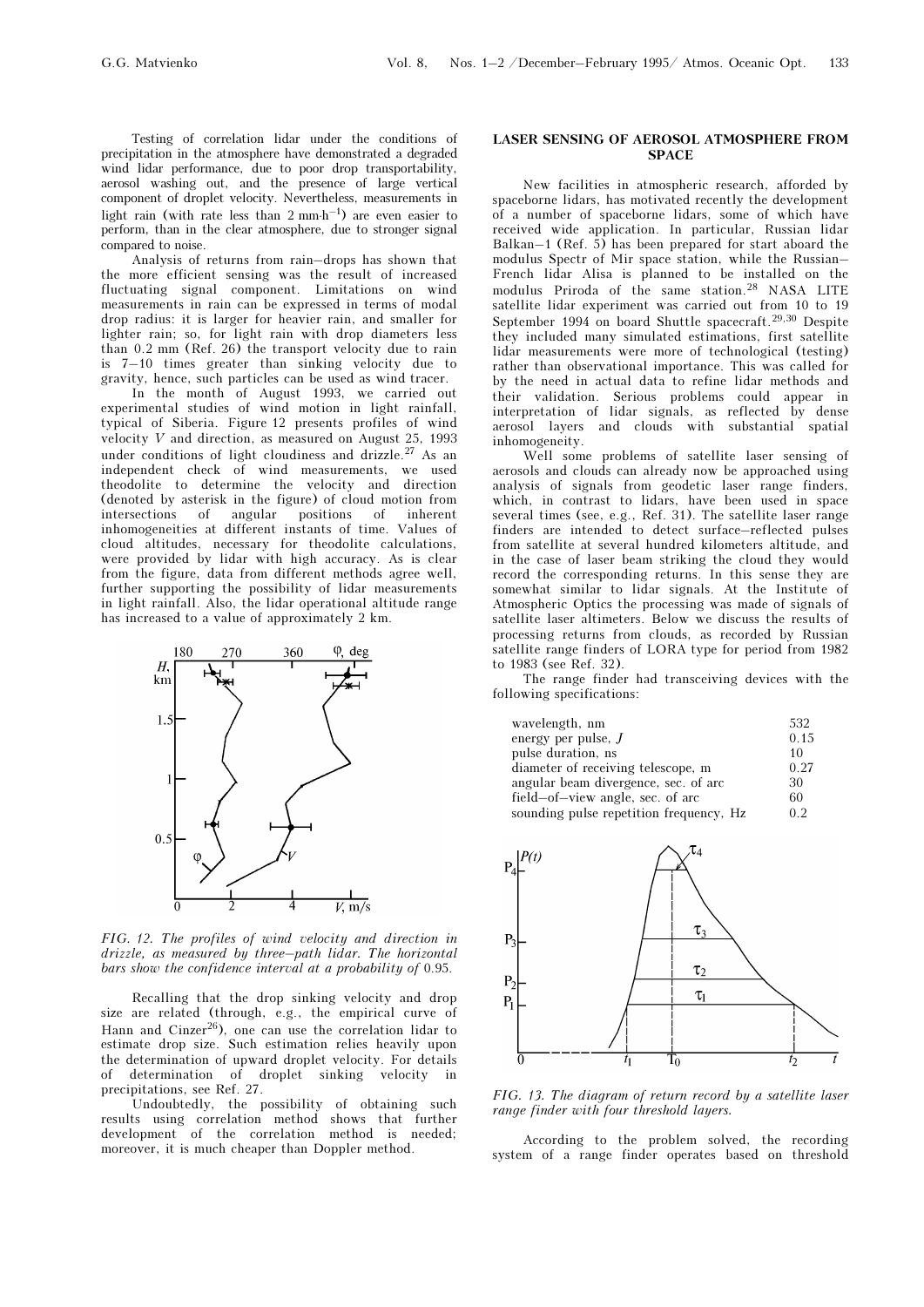principle (Fig. 13). Four meters of time intervals (MTI) were used, switched on at different threshold powers level  $P_1 \ldots P_4$ . The lower level corresponds to light power  $P_1 = 1.7 \cdot 10^{-8}$  W incident on the range finder receiving aperture, while the upper level to  $P_4 = 1.1 \cdot 10^{-7}$  W. General time counting started with pulse sending. The first MTI switched on at moment  $t_1$ , when the value of received power  $P(t)$  reached the level  $P_1$ , and switched off at  $t_2$ , thus giving the threshold duration  $\tau_1 = t_2 - t_1$ . The threshold durations  $\tau_2 \ldots \tau_4$  were evaluated in the same way. For the signal with maximum power  $P_{\text{max}} > P_4$  all four threshold durations were recorded, while for  $P_1 < P_{\rm max} < P_2$  only one value,  $\tau_1$  . The distance to reflecting object was determined from  $T_0$ , the time interval from sending sounding pulse to the center of the uppermost interval of all those recorded (i.e., to the middle of  $\tau_A$ interval for the case presented on Fig. 13). Occurence of a cloud or the underlying surface type was recorded by photograph from onboard the satellite.

We have considered a series of measurements (a set of soundings, with one pulse every 5 s) during which a transition occurred from sounding underlying surface (sea or ground) to sounding cloud, or vice versa. In this case, change of arrival time of return signal can be used for more reliable, than by photograph, identification of cloud and determination of cloud top altitude (CTA). The total of 56 cases were analyzed, with sounded CTA's from 0.6 to 5 km. In 28 cases the signal was recorded only at the first threshold level, and only in 5 cases at all of the four. In so doing, the duration at the first threshold level was in the range from 22 to 200 ns, that corresponded to the sounded cloud depth,  $r_1 \approx c\tau_1/2$ , of 3–30 m.

The threshold principle of signal recording, common in range measurements, differs from amplitude–temporal one, typical of lidars; so it has required special procedures of signal conversion. We chose to model lidar signal using a set of discrete threshold readings. Modeling started with a signal calculated for horizontally homogeneous cloud in the single scattering approximation. The relatively small duration of return signal justified the use of the single scattering approximation. Cloudiness was modeled with the simplest models, such as homogeneous over path cloud with specified or unknown value of lidar ratio and with power– law distribution of extinction coefficient α. Values of parameters were adjusted by least–square method to minimize the difference between actual and assumed values.

Estimates gave the reconstructed  $\alpha$  in the range from 14 to 500  $km^{-1}$  (very wide range). Figure 14 compares the accumulated probability of occurrence of  $\alpha$ , as given by our  $\alpha$  calculation, with data<sup>33</sup> for different cloud types. Satisfactory agreement for dense cumuliform clouds validates the  $\alpha$  estimation performed.

Values of the lidar ratio b, disagree with the model ones more stronger. For instance, though its average is 0.07, in 25% of cases  $b > 0.1$ , i.e., well above its physically grounded value for water clouds.34 As a rule, it occurs for signals with large durations at the lower levels (100 ns and longer). In addition, with such signals it is difficult to minimize discrepancy in fitting parameters using model with a specified b.

We believe that such an overestimation of  $b$  is due to the appreciable discrepancy between the real cloud characteristics and the model ones. Most probably, the reasons are: 1) possible presence of patches of oriented ice plates occurring at cloud tops in signals; 2) the occurrence

of stepwise cloud edge within the laser spot (of 50 or 10 m diameter), with the vertical step size comparable to the spot diameter; and, 3) most significant: a contribution of multiple scattering to return signal. The optical radius of spot on cloud boundary primarily governs the contribution of multiple scattering to the signal. For  $R_{\text{opt}} = 1$ ,  $\alpha = 30 \text{ km}^{-1}$ , and, as results of Ref. 35 show, even  $R_{\text{opt}} = 1.5$  causes the decrement of signal decaying to decrease by a factor of 2.6, due to an increase in time of multiple scattering contribution. In the case of our processing procedure the result is the underestimation of  $\alpha$ and overestimation of b.



FIG. 14. The accumulated probability  $f(\alpha)$  of occurence of the extinction coefficient in all soundings (solid curve) and the experimental data from Ref. 33 for different cloud types (dashed lines).

The results obtained do not contradict our understanding of cloud physics, so these can be regarded as a first experience of satellite laser sensing of the atmosphere. In addition, our estimates confirm the possibility of using spaceborne lidars to obtain physical information on cloud layers, and allow us to formulate more correctly the requirements to the instrumentation used. Of no doubt is also the necessity of further improvement of the mathematical methods of lidar signal processing, which take proper account of real broken cumulus cloud characteristics and multiple scattering. Moreover, we hope that with lidars of Balkan and LITE classes, having higher sensitivity and amplitude–temporal, not threshold, system of signal recording, we are able to attain a required depth into cloud and reconstruct cloud optical parameters with maximum possible accuracy. Use of lidars in space will cause the revolution in atmospheric research on global scale.

Summarizing the above discussion, we should like to note that the results presented do not restrict the capabilities of lidar methods for studying aerosol atmosphere. The use of the methods of differential absorption and scattering will provide grounds for remote monitoring of profiles of temperature and moisture, and thereby for creation of meteorological lidars. Implementation of coherent detection of returns, the basis of Doppler lidars, will make it possible to substantially increase the altitude range in laser sensing of atmospheric flows. Profound study of the relationship between spatiotemporal characteristics of lidar signals and atmospheric turbulence will aid a more detailed determination of profiles of atmospheric turbulence. So far little is known about the formation of aerosol fields under the impact of meteorological processes. Work in these and